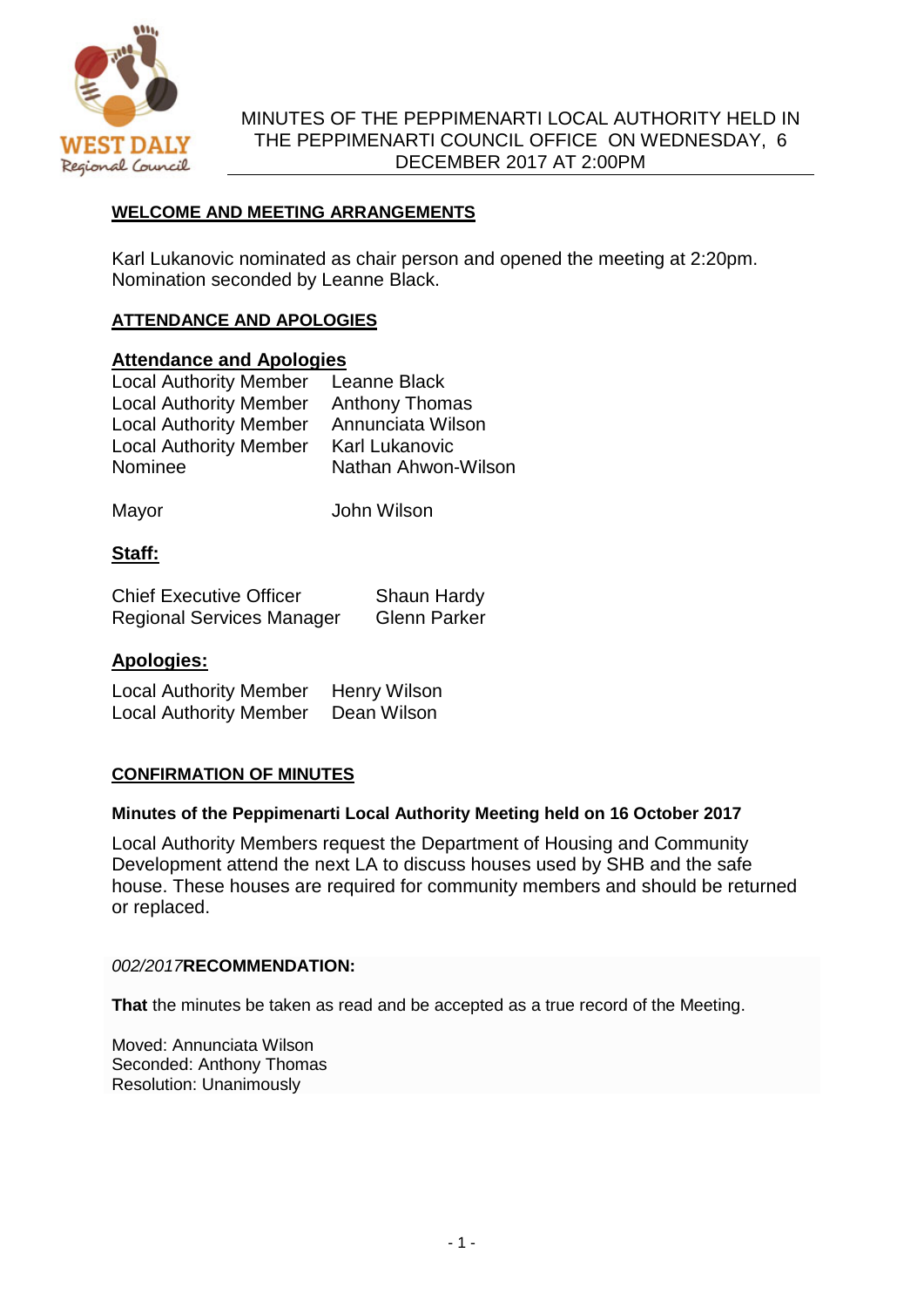### **REPORTS**

### **1) Chief Executive Officer's Report**

The CEO spoke to his written report. Matters to note included that the Council welcomes successful candidate Mark Martin to role of councillor and that the recent assessments and consultations with Homelands has been well received and reports are being used as a bench mark.

### *00* **Motion:**

- *3/2*
- *01 7*

# **1. That the Local Authority receive and note the Chief Executive Officer's Report.**

Moved: Karl Lukanovic Seconded: Leanne Black Resolution: Unanimously

### **2) Financial Report**

The CEO spoke to written financial report. It was noted that the font is too small to read and that the financial report be printed in A3 for future meetings.

### *00* **Motion:**

*4/2 01*

*7*

## **1. That the Local Authority receives and notes the financial information provided by Council.**

Moved: Annunciata Wilson Seconded: Karl Lukanovic Resolution: Unanimously

### **3) Annual Report 2016/17**

### *00* **Motion:**

*5/2 01*

*7*

## 1. **That Local Authority receives and notes the West Daly Regional Council Annual Report for 2016-17 including audited annual financial statement.**

Moved: Anthony Thomas Seconded: Annunciata Wilson Resolution: Unanimously

### **4) Regional Services Manager's Report**

Regional Services Manager spoke to written report. Matters to note were quotes received to refurbish existing broadcast room and convert to Mayors office \$5,550.00.

Quote to refurbish old BRACS building and convert to Night Patrol office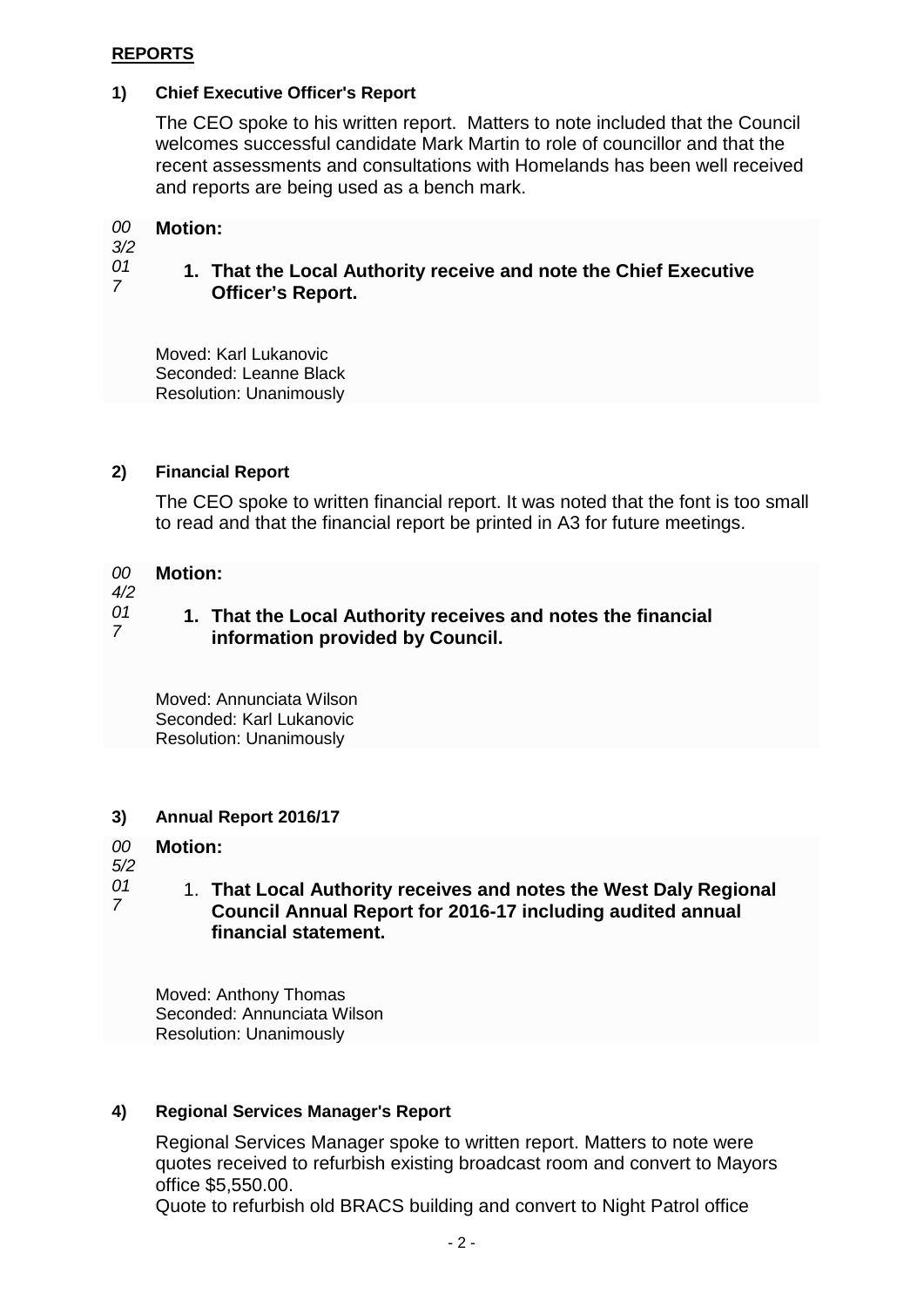\$20,000.00 - Funding to be sought. Five vehicles to be disposed via auction approved by council.

### *00* **Motion:**

*6/2*

*01 7*

**1. That the Local Authority receives and notes the Regional Services Manager's Report.**

Moved: Annunciata Wilson Seconded: Anthony Thomas Resolution: Unanimously

## **5) Night Patrol Manager's Report**

Night Patrol activity was discussed and noted that a more detailed breakdown would be useful for future meetings.

### *00* **Motion:**

*7/2*

### *01 7*

**1. That the Local Authority receives and notes the Community Night Patrol Manager's Report** 

Moved: Leanne Black Seconded: Anthony Thomas Resolution: Unanimously

# **6) Proposed Local Authority Projects**

### *00* **Motion:**

*8/2*

- *01 7*
- **1. That the Local Authority recommends to Council an amount of \$11,044.00 for the purchase and installation of two (2) sheltered picnic areas in front of the Council office.** 
	- **2. That the Local Authority recommends to Council an amount of \$6,763.89 for the purchase and installation of a Solar Light at Emu Point.**
	- **3. That the Local Authority recommends to Council an amount of \$5,455.00 for the purchase and installation of one (1) picnic bench for the clinic waiting area in the garden.**

Moved: Leanne Black Seconded: Annunciata Wilson Resolution: Unanimously